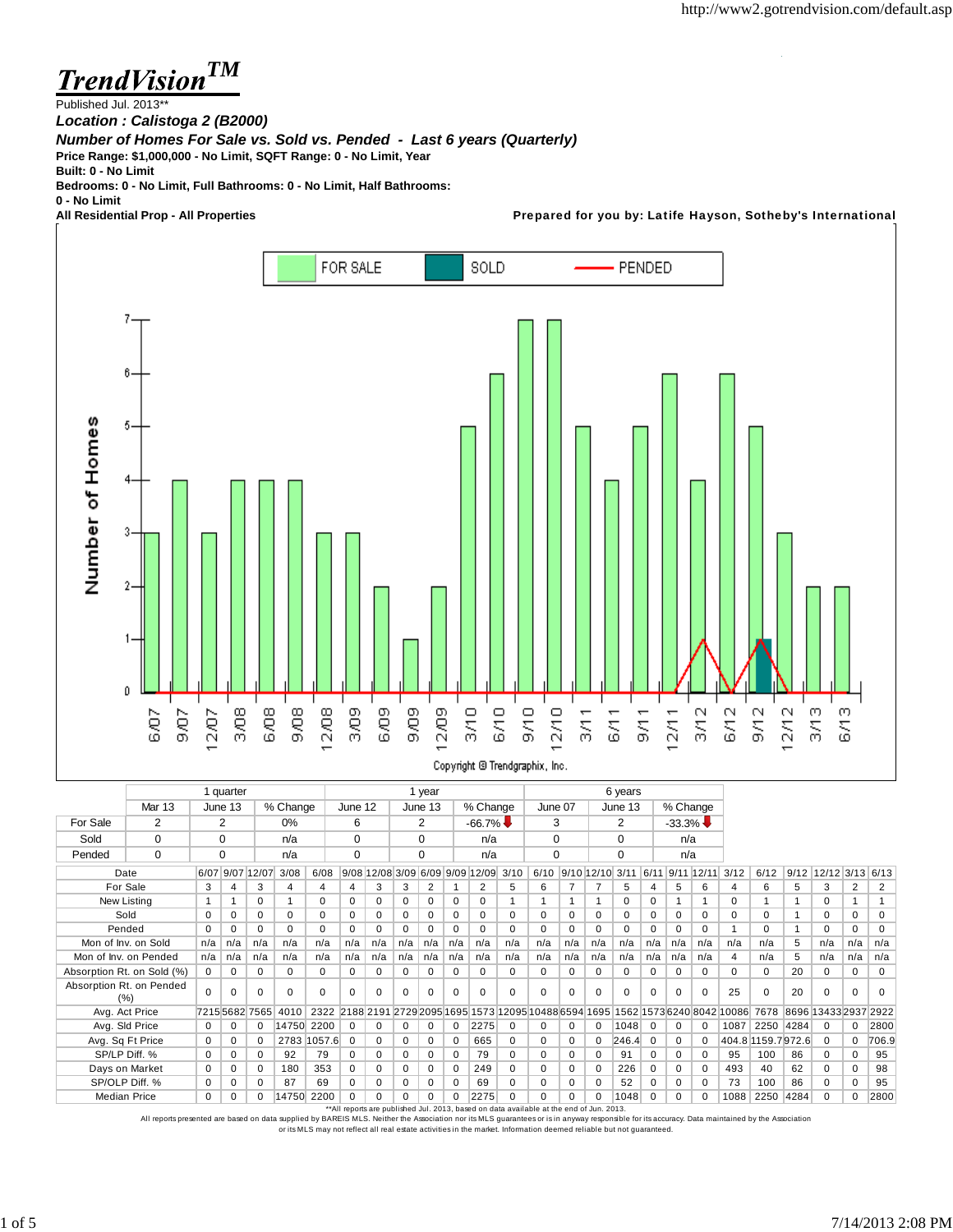*TM* **TrendVision** 

Published Jul. 2013\*\* *Location : Calistoga 2 (B2000) Average Home Sold Price per SQFT - Last 6 years (Quarterly)* **Price Range: \$1,000,000 - No Limit, SQFT Range: 0 - No Limit, Year Built: 0 - No Limit Bedrooms: 0 - No Limit, Full Bathrooms: 0 - No Limit, Half Bathrooms:**

**0 - No Limit**

Prepared for you by: Latife Hayson, Sotheby's International



|                       |                                 |          | 1 quarter |                |                      |             |             |          |          | 1 year   |          |                                      |          |                                                     |          |          | 6 years                         |          |             |          |                           |                    |      |                      |          |          |
|-----------------------|---------------------------------|----------|-----------|----------------|----------------------|-------------|-------------|----------|----------|----------|----------|--------------------------------------|----------|-----------------------------------------------------|----------|----------|---------------------------------|----------|-------------|----------|---------------------------|--------------------|------|----------------------|----------|----------|
|                       | Mar 13                          |          | June 13   |                | % Change             |             | June 12     |          |          | June 13  |          | % Change                             |          | June 07                                             |          |          | June 13                         |          |             | % Change |                           |                    |      |                      |          |          |
| Avg. Sq. Ft.<br>Price | 0                               | 707      |           |                | n/a                  |             | 1160        |          |          | 707      |          | $-39\%$                              |          | $\Omega$                                            |          |          | 707                             |          | n/a         |          |                           |                    |      |                      |          |          |
|                       | Date                            |          |           |                | 6/07 9/07 12/07 3/08 | 6/08        |             |          |          |          |          | 9/08 12/08 3/09 6/09 9/09 12/09 3/10 |          | 6/10                                                |          |          | 9/10 12/10 3/11 6/11 9/11 12/11 |          |             |          | 3/12                      | 6/12               | 9/12 | 12/12 3/13 6/13      |          |          |
|                       | For Sale                        | 3        | 4         | 3              | 4                    | 4           | 4           | 3        | 3        | 2        |          | 2                                    | 5        | 6                                                   |          |          | 5                               | 4        | 5           | 6        | 4                         | 6                  | 5    | 3                    | 2        | 2        |
|                       | New Listing                     | 1        |           | $\Omega$       |                      | 0           | $\Omega$    | $\Omega$ | 0        | 0        | 0        | 0                                    |          |                                                     |          |          | $\Omega$                        | 0        |             |          | $\Omega$                  |                    |      | 0                    |          |          |
|                       | Sold                            | $\Omega$ | 0         | 0              | 0                    | $\Omega$    | 0           | $\Omega$ | 0        | 0        | 0        | 0                                    | 0        | $\Omega$                                            | 0        | 0        | $\Omega$                        | 0        | $\mathbf 0$ | $\Omega$ | 0                         | 0                  |      | $\mathbf 0$          | 0        | 0        |
|                       | Pended                          | $\Omega$ | $\Omega$  | $\Omega$       | 0                    | $\Omega$    | $\mathbf 0$ | $\Omega$ | $\Omega$ | 0        | 0        | 0                                    | $\Omega$ | $\Omega$                                            | 0        | $\Omega$ | $\Omega$                        | 0        | $\mathbf 0$ | $\Omega$ |                           | $\Omega$           |      | 0                    | 0        | 0        |
| Mon of Inv. on Sold   |                                 | n/a      | n/a       | n/a            | n/a                  | n/a         | n/a         | n/a      | n/a      | n/a      | n/a      | n/a                                  | n/a      | n/a                                                 | n/a      | n/a      | n/a                             | n/a      | n/a         | n/a      | n/a                       | n/a                | 5    | n/a                  | n/a      | n/a      |
|                       | Mon of Inv. on Pended           | n/a      | n/a       | n/a            | n/a                  | n/a         | n/a         | n/a      | n/a      | n/a      | n/a      | n/a                                  | n/a      | n/a                                                 | n/a      | n/a      | n/a                             | n/a      | n/a         | n/a      | $\overline{4}$            | n/a                | 5    | n/a                  | n/a      | n/a      |
|                       | Absorption Rt. on Sold (%)      | $\Omega$ | $\Omega$  | $\Omega$       | 0                    | $\Omega$    | $\Omega$    | $\Omega$ | 0        | $\Omega$ | $\Omega$ | 0                                    | 0        | $\Omega$                                            | 0        | $\Omega$ | $\Omega$                        | 0        | $\Omega$    | $\Omega$ | $\Omega$                  | $\Omega$           | 20   | $\Omega$             | $\Omega$ | $\Omega$ |
|                       | Absorption Rt. on Pended<br>(%) | $\Omega$ | $\Omega$  | $\Omega$       | $\Omega$             | $\Omega$    | $\Omega$    | $\Omega$ | $\Omega$ | $\Omega$ | 0        | $\Omega$                             | 0        | $\Omega$                                            | $\Omega$ | 0        | $\Omega$                        | 0        | $\Omega$    | $\Omega$ | 25                        | $\Omega$           | 20   | 0                    | $\Omega$ | $\Omega$ |
|                       | Avg. Act Price                  |          |           | 7215 5682 7565 | 4010                 | 2322        |             |          |          |          |          |                                      |          | 2188 2191 2729 2095 1695 1573 12095 10488 6594 1695 |          |          |                                 |          |             |          | 1562 1573 6240 8042 10086 | 7678               |      | 8696 13433 2937 2922 |          |          |
|                       | Avg. Sld Price                  | $\Omega$ | $\Omega$  | $\Omega$       | 14750                | 2200        | $\Omega$    | $\Omega$ | 0        | 0        | 0        | 2275                                 | $\Omega$ | $\Omega$                                            | 0        | 0        | 1048                            | $\Omega$ | $\Omega$    | $\Omega$ | 1087                      | 2250 4284          |      | $\Omega$             | 0        | 2800     |
|                       | Avg. Sq Ft Price                | 0        | 0         | 0              |                      | 2783 1057.6 | $\Omega$    | 0        | 0        | 0        | 0        | 665                                  | 0        | $\Omega$                                            | $\Omega$ | 0        | 246.4                           | 0        | $\Omega$    | $\Omega$ |                           | 404.8 1159.7 972.6 |      | $\Omega$             | $\Omega$ | 706.9    |
|                       | SP/LP Diff. %                   | $\Omega$ | $\Omega$  | 0              | 92                   | 79          | 0           | $\Omega$ | $\Omega$ | $\Omega$ | $\Omega$ | 79                                   | 0        | $\Omega$                                            | 0        | 0        | 91                              | 0        | $\Omega$    | $\Omega$ | 95                        | 100                | 86   | $\Omega$             | $\Omega$ | 95       |
|                       | Days on Market                  | $\Omega$ | $\Omega$  | 0              | 180                  | 353         | 0           | $\Omega$ | 0        | $\Omega$ | $\Omega$ | 249                                  | 0        | $\Omega$                                            | 0        | $\Omega$ | 226                             | 0        | $\Omega$    | $\Omega$ | 493                       | 40                 | 62   | $\Omega$             | $\Omega$ | 98       |
|                       | SP/OLP Diff. %                  | 0        | $\Omega$  | $\Omega$       | 87                   | 69          | 0           | 0        | 0        | 0        | 0        | 69                                   | 0        | 0                                                   | 0        | $\Omega$ | 52                              | 0        | 0           | $\Omega$ | 73                        | 100                | 86   | 0                    | 0        | 95       |
|                       | <b>Median Price</b>             | $\Omega$ | 0         | $\Omega$       |                      | 14750 2200  | $\Omega$    | $\Omega$ | 0        | $\Omega$ | 0        | 2275                                 | 0        | 0                                                   | 0        | 0        | 1048                            | $\Omega$ | $\Omega$    | $\Omega$ | 1088                      | 2250 4284          |      | $\Omega$             |          | 2800     |

\*\*All reports are published Jul. 2013, based on data available at the end of Jun. 2013.

All reports presented are based on data supplied by BAREIS MLS. Neither the Association nor its MLS guarantees or is in anyway responsible for its accuracy. Data maintained by the Association or its MLS may not reflect all real estate activities in the market. Information deemed reliable but not guaranteed.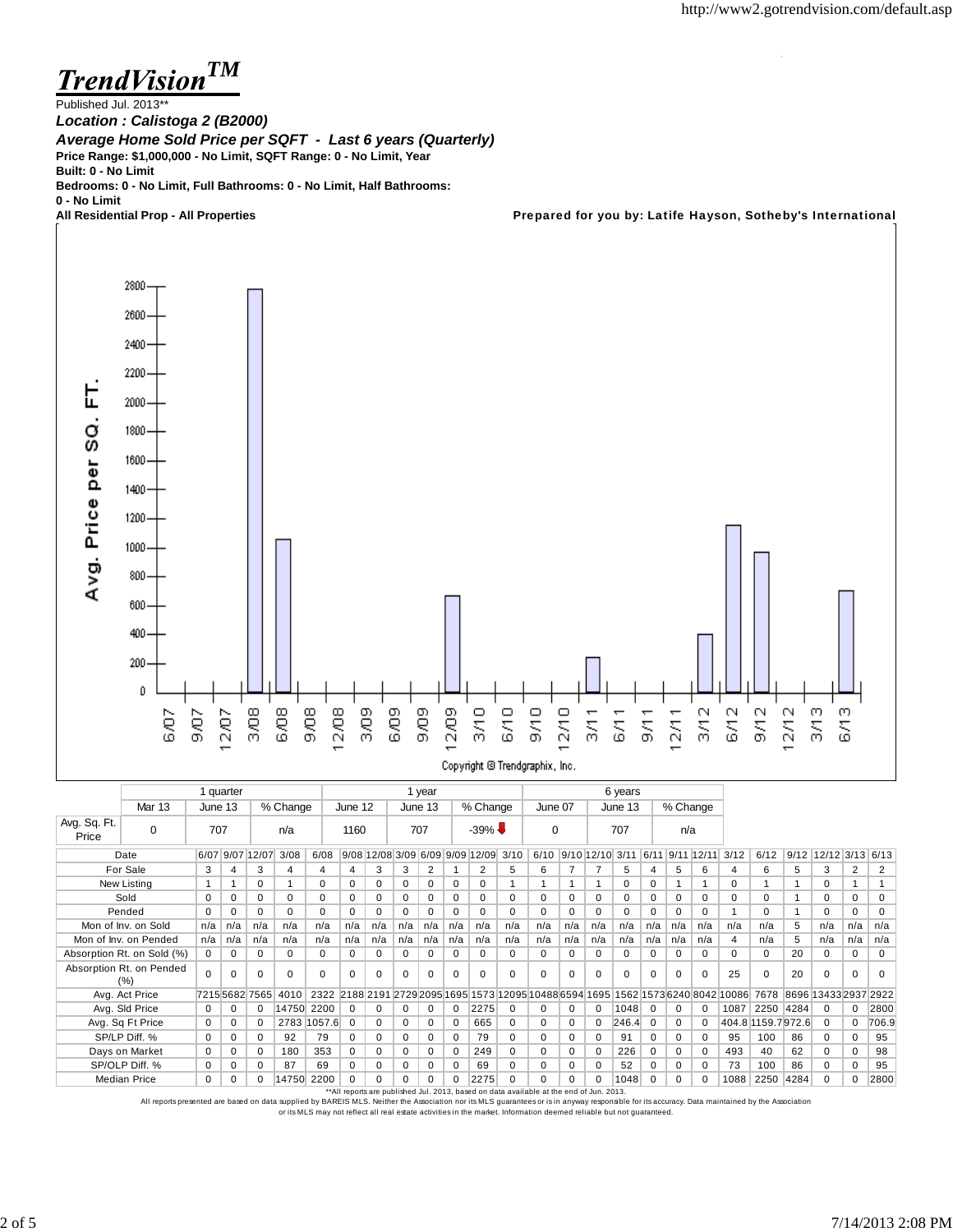**TrendVision<sup>TM</sup>** 

Published Jul. 2013\*\* *Location : Calistoga 2 (B2000) Avg DOM & SP/LP % - Last 6 years (Quarterly)* **Price Range: \$1,000,000 - No Limit, SQFT Range: 0 - No Limit, Year Built: 0 - No Limit**

**Bedrooms: 0 - No Limit, Full Bathrooms: 0 - No Limit, Half Bathrooms:**

**0 - No Limit**

Prepared for you by: Latife Hayson, Sotheby's International



|                                 |               |           | 1 quarter |                 |                     |             |             |          |          | 1 year   |          |                                      |          | 6 years                                                                            |          |             |                 |          |          |                 |      |                    |                           |                        |          |          |
|---------------------------------|---------------|-----------|-----------|-----------------|---------------------|-------------|-------------|----------|----------|----------|----------|--------------------------------------|----------|------------------------------------------------------------------------------------|----------|-------------|-----------------|----------|----------|-----------------|------|--------------------|---------------------------|------------------------|----------|----------|
|                                 | <b>Mar 13</b> |           | June 13   |                 | % Change            |             | June 12     |          |          | June 13  |          | % Change                             |          | June 07                                                                            |          |             | June 13         |          | % Change |                 |      |                    |                           |                        |          |          |
| Avg. Days on<br>Market          | $\Omega$      | 98<br>n/a |           |                 | 40                  |             | 98          |          |          | 145%     |          | $\Omega$                             |          |                                                                                    | 98       |             | n/a             |          |          |                 |      |                    |                           |                        |          |          |
| Sold/List Diff.<br>%            | 0             |           | 95        |                 | n/a                 |             | 100         |          |          | 95       |          | $-5\%$                               |          | $\mathbf 0$                                                                        |          |             | 95              |          | n/a      |                 |      |                    |                           |                        |          |          |
| Date                            |               |           |           | 6/07 9/07 12/07 | 3/08                | 6/08        |             |          |          |          |          | 9/08 12/08 3/09 6/09 9/09 12/09 3/10 |          | 6/10                                                                               |          |             | 9/10 12/10 3/11 |          |          | 6/11 9/11 12/11 | 3/12 | 6/12               |                           | $9/12$ 12/12 3/13 6/13 |          |          |
| For Sale                        |               | 3         | 4         | 3               |                     | 4           | 4           | 3        | 3        | 2        |          | 2                                    | 5        | 6                                                                                  |          | 7           | 5               | 4        | 5        | 6               | 4    | 6                  | 5                         | 3                      | 2        | 2        |
| New Listing                     |               |           |           | $\Omega$        |                     | $\Omega$    | $\mathbf 0$ | 0        | 0        | 0        | $\Omega$ | 0                                    |          |                                                                                    |          | 1           | $\Omega$        | 0        | 1        |                 | 0    | 1                  |                           | 0                      |          |          |
| Sold                            |               | $\Omega$  | $\Omega$  | $\Omega$        | 0                   | $\Omega$    | $\Omega$    | $\Omega$ | $\Omega$ | $\Omega$ | O        | $\Omega$                             | $\Omega$ | $\Omega$                                                                           | $\Omega$ | $\Omega$    | $\Omega$        | $\Omega$ | $\Omega$ | $\Omega$        | 0    | $\Omega$           |                           | $\Omega$               | 0        | $\Omega$ |
| Pended                          |               | $\Omega$  | $\Omega$  | $\Omega$        | $\Omega$            | $\Omega$    | $\Omega$    | U        | $\Omega$ | $\Omega$ | $\Omega$ | $\Omega$                             | $\Omega$ | $\Omega$                                                                           | $\Omega$ | $\Omega$    | <sup>n</sup>    | $\Omega$ | $\Omega$ | $\Omega$        | 1    | $\Omega$           |                           | $\Omega$               | $\Omega$ | $\Omega$ |
| Mon of Inv. on Sold             |               | n/a       | n/a       | n/a             | n/a                 | n/a         | n/a         | n/a      | n/a      | n/a      | n/a      | n/a                                  | n/a      | n/a                                                                                | n/a      | n/a         | n/a             | n/a      | n/a      | n/a             | n/a  | n/a                | 5                         | n/a                    | n/a      | n/a      |
| Mon of Inv. on Pended           |               | n/a       | n/a       | n/a             | n/a                 | n/a         | n/a         | n/a      | n/a      | n/a      | n/a      | n/a                                  | n/a      | n/a                                                                                | n/a      | n/a         | n/a             | n/a      | n/a      | n/a             | 4    | n/a                | 5                         | n/a                    | n/a      | n/a      |
| Absorption Rt. on Sold (%)      |               | 0         | 0         | 0               | 0                   | $\Omega$    | $\mathbf 0$ | $\Omega$ | 0        | 0        | 0        | 0                                    | $\Omega$ | $\mathbf 0$                                                                        | 0        | $\mathbf 0$ | 0               | 0        | 0        | $\Omega$        | 0    | 0                  | 20                        | 0                      | 0        | 0        |
| Absorption Rt. on Pended<br>(%) |               | $\Omega$  | $\Omega$  | $\Omega$        | $\Omega$            | $\Omega$    | $\Omega$    | $\Omega$ | $\Omega$ | $\Omega$ | $\Omega$ | $\Omega$                             | $\Omega$ | $\Omega$                                                                           | $\Omega$ | $\Omega$    | $\Omega$        | $\Omega$ | $\Omega$ | $\Omega$        | 25   | $\mathbf 0$        | 20                        | $\Omega$               | $\Omega$ | $\Omega$ |
| Avg. Act Price                  |               |           |           |                 | 7215 5682 7565 4010 |             |             |          |          |          |          |                                      |          | 2322 2188 2191 2729 2095 1695 1573 12095 10488 6594 1695 1562 1573 6240 8042 10086 |          |             |                 |          |          |                 |      |                    | 7678 8696 13433 2937 2922 |                        |          |          |
| Avg. Sld Price                  |               | $\Omega$  | $\Omega$  | $\Omega$        | 14750 2200          |             | $\Omega$    | $\Omega$ | 0        | 0        | 0        | 2275                                 | $\Omega$ | $\Omega$                                                                           | $\Omega$ | $\Omega$    | 1048            | $\Omega$ | $\Omega$ | O               | 1087 | 2250 4284          |                           | $\Omega$               | $\Omega$ | 2800     |
| Avg. Sq Ft Price                |               | $\Omega$  | 0         | 0               |                     | 2783 1057.6 | $\Omega$    | $\Omega$ | 0        | 0        | 0        | 665                                  | $\Omega$ | $\Omega$                                                                           | 0        | $\Omega$    | 246.4           | $\Omega$ | 0        | 0               |      | 404.8 1159.7 972.6 |                           | $\Omega$               | $\Omega$ | 706.9    |
| SP/LP Diff. %                   |               | $\Omega$  | 0         | $\Omega$        | 92                  | 79          | $\Omega$    | 0        | 0        | 0        | O        | 79                                   | $\Omega$ | $\Omega$                                                                           | 0        | $\Omega$    | 91              | 0        | 0        | O               | 95   | 100                | 86                        | $\Omega$               | 0        | 95       |
| Days on Market                  |               | 0         | 0         | $\mathbf 0$     | 180                 | 353         | $\mathbf 0$ | 0        | 0        | 0        | 0        | 249                                  | $\Omega$ | 0                                                                                  | 0        | $\Omega$    | 226             | 0        | 0        | O               | 493  | 40                 | 62                        | $\Omega$               | 0        | 98       |
| SP/OLP Diff. %                  |               | $\Omega$  | 0         | $\Omega$        | 87                  | 69          | 0           | 0        | 0        | 0        | $\Omega$ | 69                                   | $\Omega$ | 0                                                                                  | 0        | $\Omega$    | 52              | $\Omega$ | 0        | 0               | 73   | 100                | 86                        | 0                      | 0        | 95       |
| <b>Median Price</b>             |               | $\Omega$  | 0         | $\Omega$        | 14750 2200          |             | $\Omega$    | 0        | $\Omega$ | $\Omega$ | 0        | 2275                                 | $\Omega$ | $\Omega$                                                                           | 0        | $\Omega$    | 1048            | 0        | $\Omega$ |                 | 1088 |                    | 2250 4284                 | $\Omega$               | 0        | 2800     |

\*\*All reports are published Jul. 2013, based on data available at the end of Jun. 2013.

All reports presented are based on data supplied by BAREIS MLS. Neither the Association nor its MLS guarantees or is in anyway responsible for its accuracy. Data maintained by the Association<br>or its MLS may not reflect all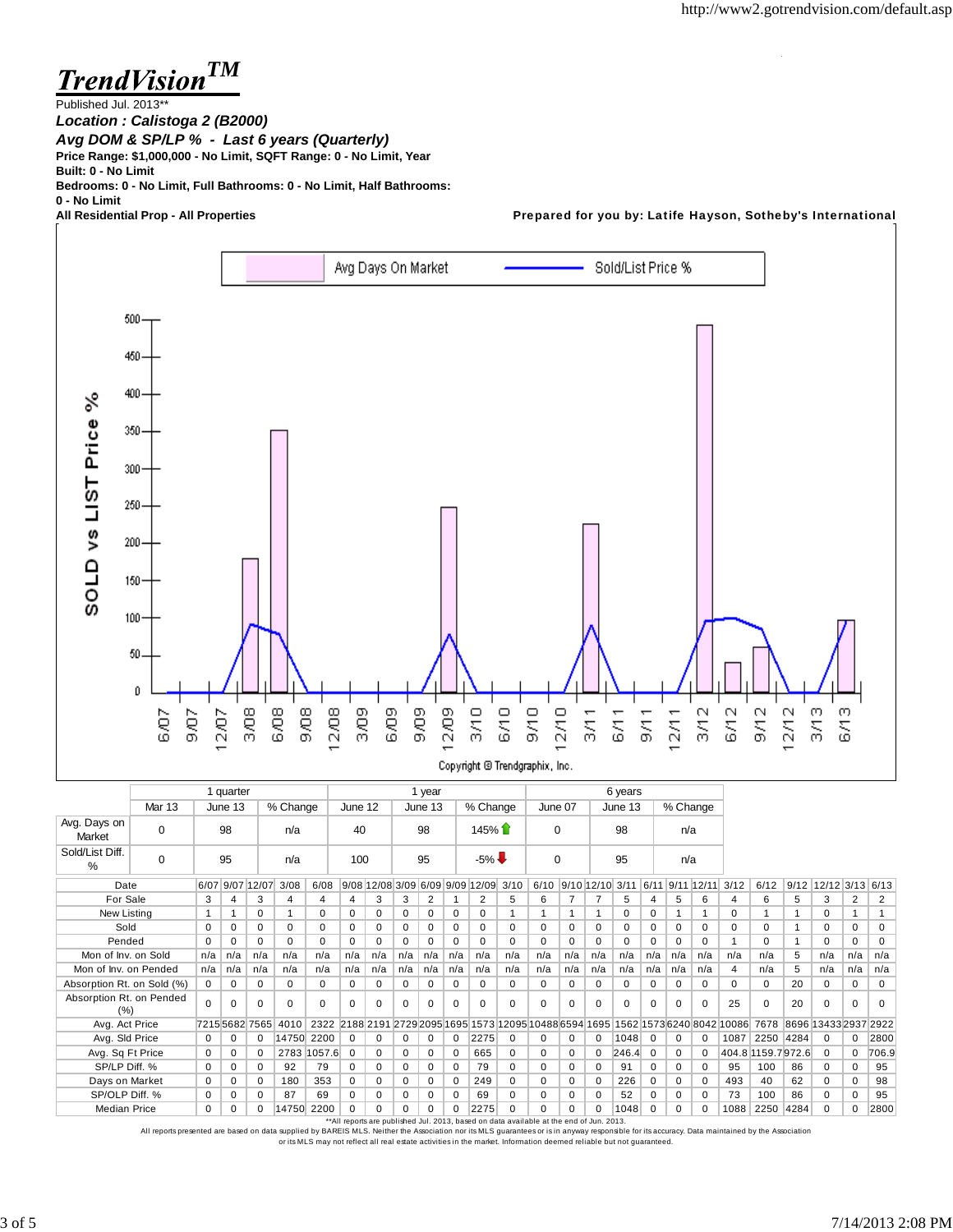**TrendVision<sup>TM</sup>** 

Published Jul. 2013\*\*

*Location : Calistoga 2 (B2000) Avg Price For Sale & Sold - Last 6 years (Quarterly)* **Price Range: \$1,000,000 - No Limit, SQFT Range: 0 - No Limit, Year Built: 0 - No Limit**

**Bedrooms: 0 - No Limit, Full Bathrooms: 0 - No Limit, Half Bathrooms:**

**0 - No Limit**

Prepared for you by: Latife Hayson, Sotheby's International



|                      |                                 |                             | 1 quarter |              |                      |             |                                                                                         |          |              | 1 year   |          |                                      |          | 6 years     |                      |          |          |             |             |            |                                                                               |                    |                      |                        |          |          |
|----------------------|---------------------------------|-----------------------------|-----------|--------------|----------------------|-------------|-----------------------------------------------------------------------------------------|----------|--------------|----------|----------|--------------------------------------|----------|-------------|----------------------|----------|----------|-------------|-------------|------------|-------------------------------------------------------------------------------|--------------------|----------------------|------------------------|----------|----------|
|                      | <b>Mar 13</b>                   | June 13<br>% Change<br>2922 |           |              |                      |             |                                                                                         | June 12  |              | June 13  |          | % Change                             |          | June 07     |                      |          | June 13  |             | % Change    |            |                                                                               |                    |                      |                        |          |          |
| Avg. Active<br>Price | 2937                            |                             |           |              | $-0.5\%$             |             | 7678                                                                                    |          |              | 2922     |          | $-61.9\%$                            |          | 7215        |                      |          | 2922     |             | $-59.5\%$   |            |                                                                               |                    |                      |                        |          |          |
| Avg. Sold<br>Price   | $\Omega$                        | 2800                        |           |              | n/a                  |             | 2250                                                                                    |          |              | 2800     |          | $24.4\%$                             |          | $\mathbf 0$ |                      |          | 2800     |             | n/a         |            |                                                                               |                    |                      |                        |          |          |
|                      | Date                            |                             |           |              | 6/07 9/07 12/07 3/08 | 6/08        |                                                                                         |          |              |          |          | 9/08 12/08 3/09 6/09 9/09 12/09 3/10 |          |             | 6/10 9/10 12/10 3/11 |          |          | 6/11        |             | 9/11 12/11 | 3/12                                                                          | 6/12               |                      | $9/12$ 12/12 3/13 6/13 |          |          |
|                      | For Sale                        | 3                           | 4         | 3            | 4                    | 4           | 4                                                                                       | 3        | 3            | 2        |          | 2                                    | 5        | 6           | $\overline{7}$       | 7        | 5        | 4           | 5           | 6          | 4                                                                             | 6                  | 5                    | 3                      | 2        | 2        |
|                      | New Listing                     | 1                           |           | $\Omega$     |                      | 0           | $\Omega$                                                                                | 0        | 0            | 0        | 0        | $\Omega$                             |          |             |                      |          | 0        | 0           |             |            | $\Omega$                                                                      |                    |                      | $\Omega$               |          |          |
|                      | Sold                            | $\Omega$                    | 0         | $\Omega$     | $\Omega$             | 0           | 0                                                                                       | 0        | $\Omega$     | $\Omega$ | 0        | $\Omega$                             | $\Omega$ | $\Omega$    | $\Omega$             | $\Omega$ | $\Omega$ | $\Omega$    | $\Omega$    | 0          | $\Omega$                                                                      | $\Omega$           |                      | $\Omega$               | $\Omega$ | 0        |
|                      | Pended                          | $\Omega$                    | 0         | $\Omega$     | 0                    | 0           | 0                                                                                       | $\Omega$ | $\Omega$     | $\Omega$ | 0        | $\Omega$                             | $\Omega$ | $\Omega$    | 0                    | $\Omega$ | $\Omega$ | $\Omega$    | $\Omega$    | $\Omega$   |                                                                               | $\Omega$           |                      | $\Omega$               | $\Omega$ | $\Omega$ |
|                      | Mon of Inv. on Sold             | n/a                         | n/a       | n/a          | n/a                  | n/a         | n/a                                                                                     | n/a      | n/a          | n/a      | n/a      | n/a                                  | n/a      | n/a         | n/a                  | n/a      | n/a      | n/a         | n/a         | n/a        | n/a                                                                           | n/a                | 5                    | n/a                    | n/a      | n/a      |
|                      | Mon of Inv. on Pended           | n/a                         | n/a       | n/a          | n/a                  | n/a         | n/a                                                                                     | n/a      | n/a          | n/a      | n/a      | n/a                                  | n/a      | n/a         | n/a                  | n/a      | n/a      | n/a         | n/a         | n/a        | 4                                                                             | n/a                | 5                    | n/a                    | n/a      | n/a      |
|                      | Absorption Rt. on Sold (%)      | 0                           | 0         | $\Omega$     | $\Omega$             | 0           | 0                                                                                       | 0        | $\mathbf{0}$ | 0        | 0        | 0                                    | $\Omega$ | $\Omega$    | 0                    | 0        | 0        | 0           | 0           | 0          | 0                                                                             | $\Omega$           | 20                   | $\Omega$               | 0        | 0        |
|                      | Absorption Rt. on Pended<br>(%) | $\Omega$                    | 0         | $\Omega$     | $\Omega$             | $\Omega$    | $\Omega$                                                                                | $\Omega$ | $\Omega$     | $\Omega$ | $\Omega$ | $\Omega$                             | $\Omega$ | $\Omega$    | $\Omega$             | $\Omega$ | $\Omega$ | $\Omega$    | $\Omega$    | $\Omega$   | 25                                                                            | $\Omega$           | 20                   | $\Omega$               | $\Omega$ | $\Omega$ |
|                      | Avg. Act Price                  |                             |           | 721556827565 | 4010                 | 2322        |                                                                                         |          |              |          |          |                                      |          |             |                      |          |          |             |             |            | 2188 2191 2729 2095 1695 1573 12095 10488 6594 1695 1562 1573 6240 8042 10086 | 7678               | 8696 13433 2937 2922 |                        |          |          |
|                      | Avg. Sld Price                  | 0                           | 0         | $\mathbf 0$  | 14750 2200           |             | $\mathbf 0$                                                                             | 0        | 0            | 0        | 0        | 2275                                 | $\Omega$ | $\mathbf 0$ | 0                    | 0        | 1048     | $\mathbf 0$ | $\mathbf 0$ |            | 1087                                                                          | 2250 4284          |                      | $\Omega$               | $\Omega$ | 2800     |
|                      | Avg. Sq Ft Price                | 0                           | 0         | $\mathbf 0$  |                      | 2783 1057.6 | $\mathbf 0$                                                                             | 0        | 0            | 0        | 0        | 665                                  | 0        | 0           | 0                    | 0        | 246.4    | $\mathbf 0$ | $\mathbf 0$ |            |                                                                               | 404.8 1159.7 972.6 |                      | $\mathbf 0$            | $\Omega$ | 706.9    |
|                      | SP/LP Diff. %                   | 0                           | 0         | $\Omega$     | 92                   | 79          | $\Omega$                                                                                | 0        | 0            | 0        | 0        | 79                                   | $\Omega$ | $\Omega$    | 0                    | $\Omega$ | 91       | $\Omega$    | $\mathbf 0$ | 0          | 95                                                                            | 100                | 86                   | $\Omega$               | 0        | 95       |
|                      | Days on Market                  | $\Omega$                    | 0         | $\Omega$     | 180                  | 353         | $\Omega$                                                                                | 0        | $\Omega$     | $\Omega$ | 0        | 249                                  | $\Omega$ | $\Omega$    | 0                    | $\Omega$ | 226      | $\Omega$    | $\Omega$    | $\Omega$   | 493                                                                           | 40                 | 62                   | $\Omega$               | $\Omega$ | 98       |
|                      | SP/OLP Diff. %                  | $\Omega$                    | 0         | $\Omega$     | 87                   | 69          | 0                                                                                       | 0        | 0            | $\Omega$ | $\Omega$ | 69                                   | $\Omega$ | $\Omega$    | 0                    | $\Omega$ | 52       | $\Omega$    | 0           | $\Omega$   | 73                                                                            | 100                | 86                   | $\Omega$               | 0        | 95       |
|                      | <b>Median Price</b>             | 0                           | 0         | $\Omega$     | 14750 2200           |             | $\Omega$                                                                                |          | $\Omega$     | $\Omega$ | n        | 2275                                 | $\Omega$ | $\Omega$    | 0                    | $\Omega$ | 1048     | $\Omega$    | $\Omega$    |            | 1088                                                                          | 2250               | 4284                 | $\Omega$               | 0        | 2800     |
|                      |                                 |                             |           |              |                      |             | **All reports are published Jul. 2013, based on data available at the end of Jun. 2013. |          |              |          |          |                                      |          |             |                      |          |          |             |             |            |                                                                               |                    |                      |                        |          |          |

All reports presented are based on data supplied by BAREIS MLS. Neither the Association nor its MLS guarantees or is in anyway responsible for its accuracy. Data maintained by the Association or its MLS may not reflect all real estate activities in the market. Information deemed reliable but not guaranteed.